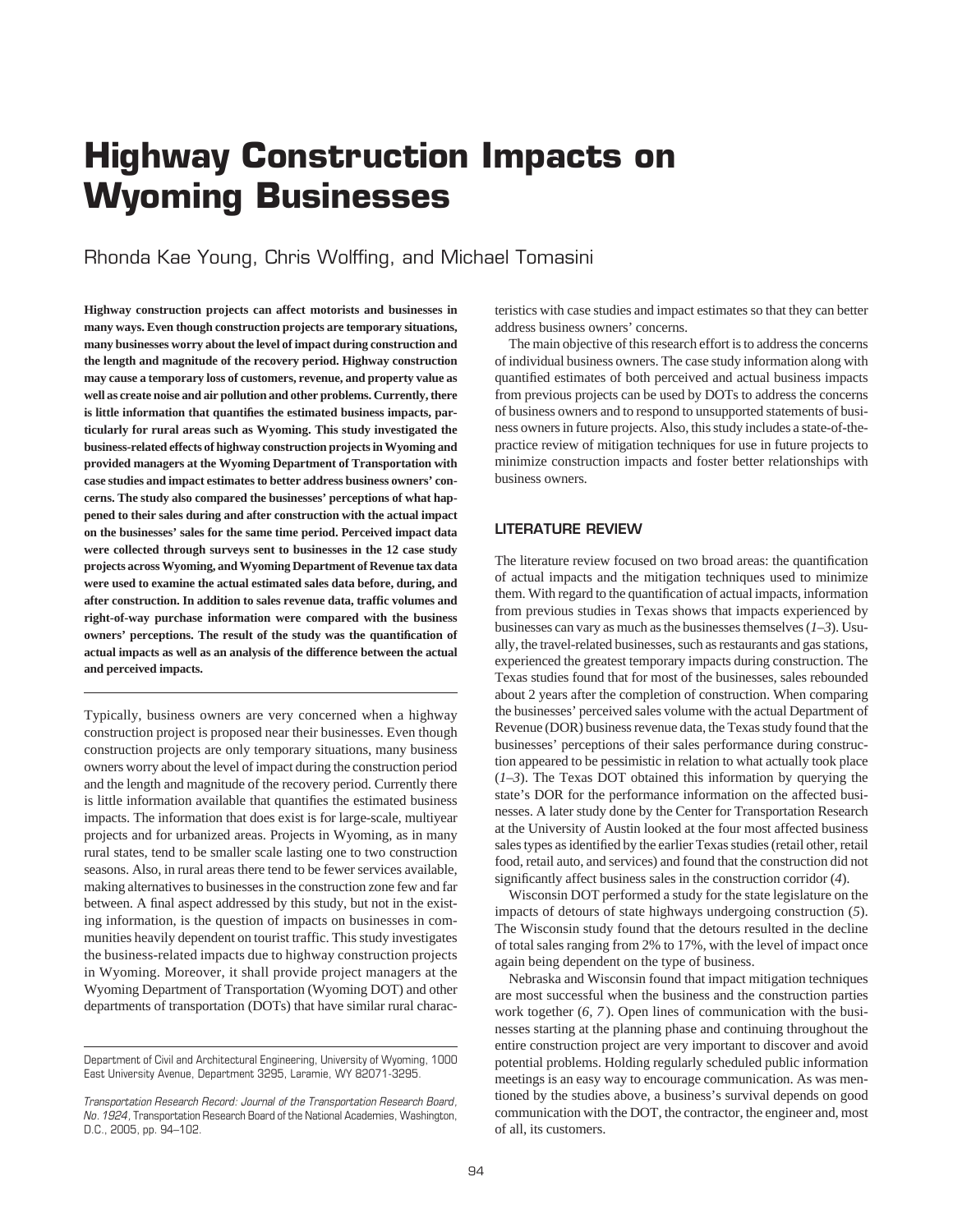Nebraska and Wisconsin have put in place specific programs to deal with concerned business owners and to encourage their involvement throughout the construction process. The Nebraska Department of Roads and Wisconsin DOT have created an "In This Together" program. The program consists of sending businesses a workbook describing a variety of methods that can help them thrive during highway construction. Both states also created an informational video. The video contains interviews with business owners affected by the construction, explaining the many creative projects they implemented to combat the negative effects of construction and to draw customers into their businesses. Some of the methods include holding special construction-themed sales, barbecues with free food for customers, or parties and street dances to celebrate the beginning of the construction. The In This Together programs help business owners realize that there are a limitless number of methods available to them to become involved with the construction process and turn a potentially negative situation into a positive one.

Another successful mitigation technique used by New Mexico includes encouraging the whole community to "own" the project by sponsoring business parties and celebrations related to the construction (*8, 9*). These studies show that when business owners, members of the community, and other stakeholders understand the reason for the construction project and what needs to be done, they are more likely to accept the project and, therefore, the construction impacts can be minimized.

# **SURVEY OF STATE DEPARTMENTS OF TRANSPORTATION**

The literature review found very little published information about construction impacts on businesses and, in particular, mitigation techniques to minimize these impacts. Because all DOTs address these issues, it was believed that there was a large body of knowledge that remained undocumented. To see what business impact mitigation techniques are being practiced, a survey was sent to the 50 state departments of transportation. The following survey questions were asked of each state DOT:

1. How does your agency address business owners' concerns during project development?

2. How does your agency mitigate impacts to business owners during construction (e.g., special signing, force account items in the contract to provide a higher level of property access, advertisement campaigns)?

The survey received a 100% response rate through follow-up calls and e-mails. The information compiled from the survey results showed that, with regard to the mitigation techniques, a large majority of DOTs felt that it is very important to establish communication between the stakeholders and DOTs early in the planning and project development process. By establishing a communication medium to gain stakeholder input on the project, the possible impacts can be recognized early and averted before the construction starts. DOTs also responded that communication lines should be kept open throughout the construction process so that possible impacts can be recognized and averted. Although communication does not alleviate the actual impacts to businesses, it does reduce the stress and uncertainty that business owners may feel during the impact period. As in the literature review, the DOT survey found that DOTs often use local television and radio stations, as well as newspapers and Internet sites, to keep businesses informed about construction schedules, upcoming closures, and other construction-related information. Many states have public information specialists responsible for providing the construction information to these local media sources.

The main mitigation issue survey respondents discussed was property access during construction. Allowing unabated access to businesses is very important for the businesses' survival. When unabated access is not possible, DOTs felt that providing a detour access point, creating a new access point, or even paying the business for temporary closure were effective means of helping the businesses. Special signing for business accesses and, in some cases, different colored directional cones can help potential customers navigate to their destinations. Oregon uses special blue cones to point out entrances to businesses. These blue cones stand out in the often confusing jumble of orange cones and clearly indicate where the business access points can be found.

Survey responses showed a divide about the issue of access signing and whether the business name could be put on these signs. Some DOTs felt that placing the business names on the signs was a form of advertising, whereas other DOTs felt that the name was necessary to minimize business impacts. Some DOTs, including Wyoming, place the individual business names at each entrance; other DOTs put the business names on a single sign at the entrance to the construction zone.

DOTs also used contractor incentives or penalties to speed up the construction process. Generally, it is believed that businesses experience fewer impacts when the construction project is completed in a timely fashion, which in turn, leads to a speedier recovery for those businesses affected by the construction process after project completion. Many DOTs believe that larger construction impacts for shorter periods of time produce lesser overall impacts than do smaller construction impacts for longer periods of time.

The Florida Department of Transportation (Florida DOT) is testing a program whereby the department conducts a survey of the local business owners and residential property owners at the beginning, middle, and end of the construction project. On the basis of the results of this survey, the contractor is paid a monetary incentive. The survey, titled the Business Accommodation Survey, asks the businesses 25 questions pertaining to reconstruction activities and project communications, access and parking, visibility and signage, congestion and traffic, utility outages, damage, and safety. Each question is assigned a score from zero to four based on whether the respondent strongly agreed, agreed, did not agree or disagree, disagreed, or strongly disagreed with the individual questions in the categories. The survey is filled out and returned, and an overall score is totaled from the responses given. Then an average score is computed for all of the businesses affected by the construction. Florida DOT then pays the contractor based on the contractor's business accommodation performance average score. If a contractor receives a score below 39, there is no payment. The contractor receives incentive payment amounts for scores above 39 based on the following formula: payment =  $(\text{score} - 39) \times $4,008$ . The maximum bonus payment allowed is \$152,000 (*10*).

As expected, given the federal planning requirements concerning public involvement and impact analysis, all states have some form of public involvement forum, although the level of involvement varied greatly from state to state.

## **PROJECT LOCATIONS**

A total of 12 completed highway construction projects in the state of Wyoming were analyzed. The selected projects took place between 1998 and 2001. This time frame ensured that before-, during-, and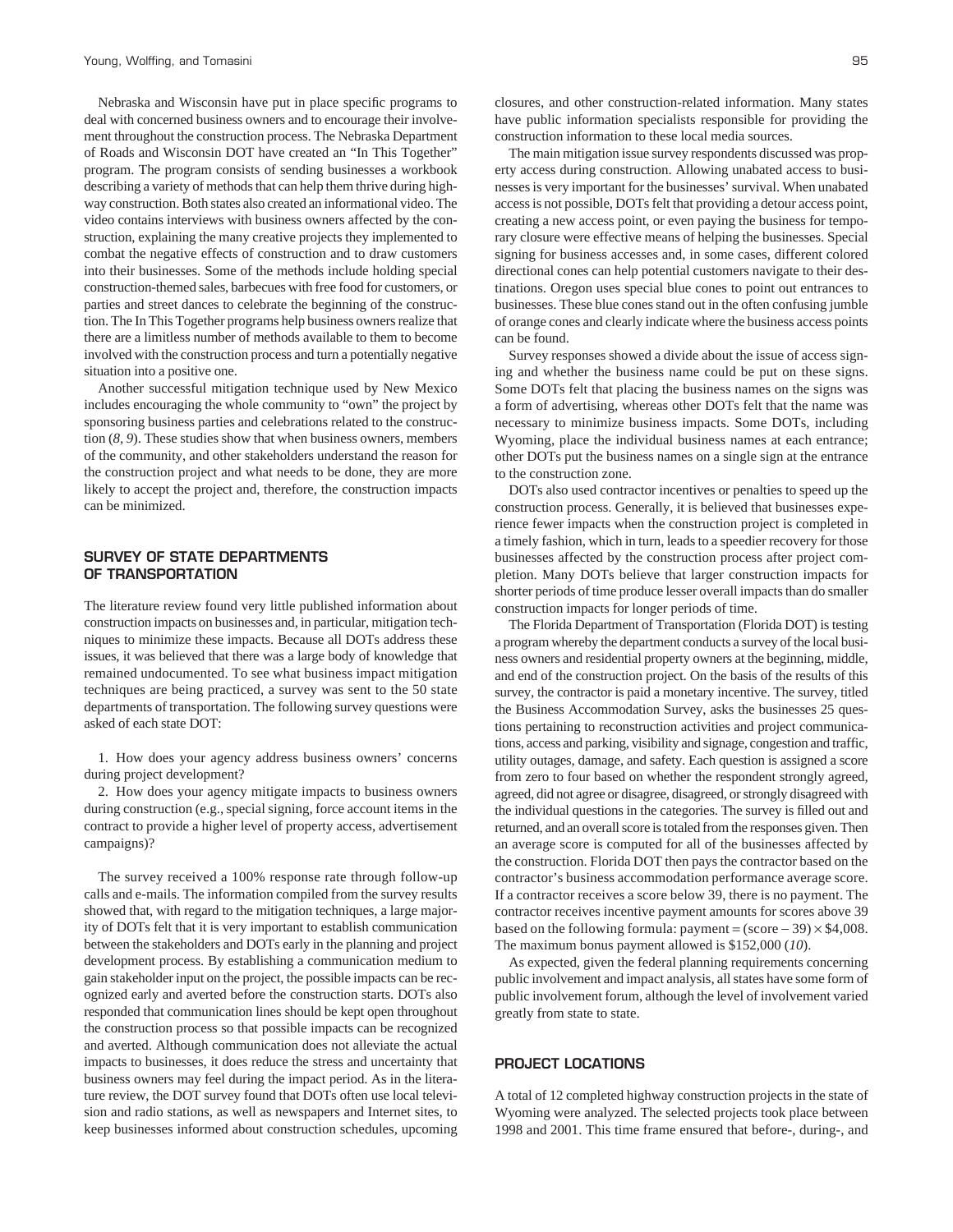after-construction effects could be studied. It also helped minimize the number of businesses that may have changed ownership since that period. To ensure an adequate regional distribution, the projects selected came from each of Wyoming's seven commission districts. The project locations included communities with local, tourist, or mixed base economies as well as communities with a wide range of population sizes. Figure 1 shows the locations of the projects across the state of Wyoming, and Table 1 provides information about town populations, project costs, and numbers of affected businesses. As shown in Table 1, the population of towns in the study ranges from 807 to 53,001 (*11*).

The construction projects studied ranged from simple sidewalk and curb replacements to complete pavement rehabilitations. The construction cost for these projects ranged from \$87,000 to \$9 million. Many of the construction projects took place in the centers of towns or along major travel routes where significant numbers of businesses exist. Most of the affected businesses were travel oriented and consisted of restaurants, hotels, convenience stores, and automotive-related businesses. Other businesses such as retail trade and services along with some professional services were also affected by these construction projects.

# **DATA COLLECTION AND ANALYSIS**

The data collected and analyzed for this research effort includes business categorizations, traffic volumes, tax revenues, commercial property rights-of-way, business and engineer surveys, and perceived versus actual impact data. This paper represents a small portion of a larger research effort so not all of the data collected will be discussed here. For information on the traffic volume and commercial property right-of-way data, please refer to the full research report, *Highway Construction Related Business Impacts: Phase I,* which can be obtained from the Wyoming Department of Transportation (*12*).

| TABLE 1 | Project Town Populations, Costs, and Number |  |  |
|---------|---------------------------------------------|--|--|
|         | of Businesses Affected                      |  |  |

| Project<br>Town | Population | Project Cost<br>(\$1,000) | Number of<br><b>Businesses</b> |
|-----------------|------------|---------------------------|--------------------------------|
| Moorcroft       | 807        | 87                        | 3                              |
| Saratoga        | 1,726      | 200                       | 22                             |
| Thermopolis     | 3,127      | 3,500                     | 46                             |
| Wheatland       | 3,548      | 1,326                     | 18                             |
| Worland         | 5,250      | 1,750                     | 39                             |
| Lander          | 6,867      | 1,650                     | 17                             |
| Cody            | 8,835      | 1,600                     | 33                             |
| Gillette        | 19,646     | 572                       | 22                             |
| Laramie 1       | 27,204     | 9,000                     | 25                             |
| Laramie 2       | 27,204     | 1,100                     | 29                             |
| Casper          | 49,644     | 8,058                     | 50                             |
| Chevenne        | 53,011     | 1,552                     | 27                             |
| Average         | 17,197     | 2,533                     | 28                             |

#### **Business Categorization**

The tax revenue data from the Wyoming Department of Revenue (DOR), used to examine actual sales trends, was required to meet strict confidentiality standards to facilitate releasing this information. Because of this, data on businesses received from the DOR were classified using the 1987 standard industrial classification (SIC) code. This code classifies businesses by primary activity, determined by principal product or group of products produced and/or distributed and/or services rendered. The University of Wyoming research team prepared a list of potentially affected businesses for each project area and sent it to DOR. DOR compiled the



**FIGURE 1 Project locations across Wyoming.**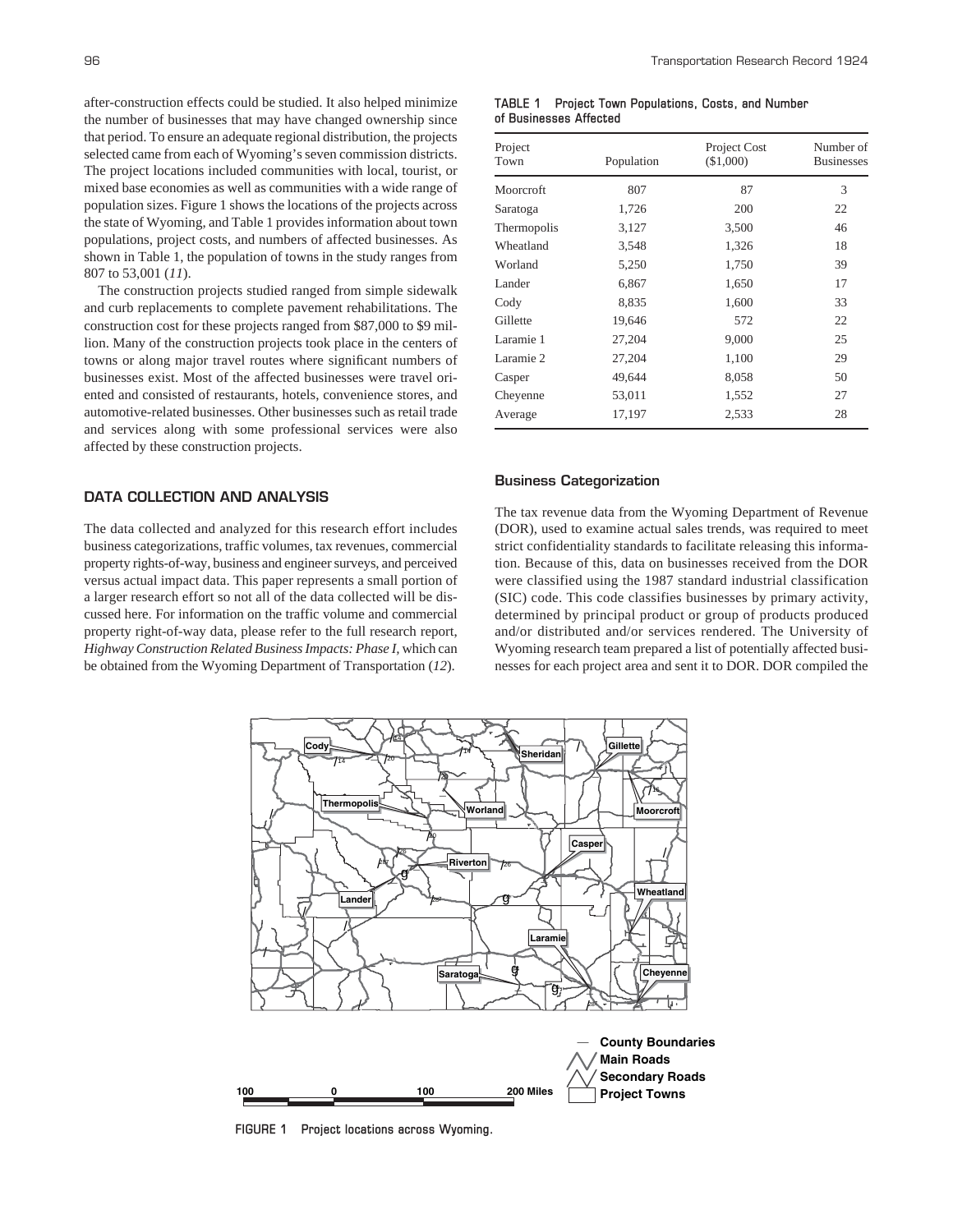tax revenue data for the before-, during-, and after-construction periods and returned the data with only the SIC codes to identify the businesses.

The businesses were also classified by customer base. The customer base is broken down into local, tourist, and mixed base categories. Local businesses include retail sales, retail service, and professional services; tourist-based businesses include hotels, fast food restaurants, automobile shops, and other businesses located near major travel routes. Mixed categories, such as gas stations or restaurants, include both tourist- and local-based businesses. The research team used local knowledge of the project area to further classify the percentages by customer base. Table 2 lists the percentage of businesses in each category.

## **Tax Revenue Data**

The majority of the analysis was performed using the tax revenue data collected from the Wyoming DOR. The data consisted of sales and lodging taxes collected from the project businesses for each case study from 1997 to 2003. Businesses reported their sales monthly, quarterly, or yearly. The tax revenue data were converted into estimated sales by dividing the tax revenue value by the tax rate for that period. Because some businesses reported sales figures only in yearly format, all of the data were aggregated into yearly sales figures. The yearly data for each business were compared with the previous year's data and displayed by percent difference in sales. These data were used to examine the before-, during-, and after-construction trends in the sales.

The raw tax data from the Wyoming DOR were aggregated by SIC codes for businesses in each of the 12 study projects. When possible, data were collected for the 2 years before, 2 years during, and 2 years after the construction took place. Upon aggregation, it was possible to compare businesses in different cities with each other for the same time period relative to when the construction took place. For example, the data for the period 2 years before construction were aggregated regardless of the actual calendar years for each project. The individual businesses were divided into three categories (retail sales, retail service, and professional service) and then compared with each other to determine whether there was any overall net gain or loss in business revenue.

Figure 2 shows the average change in sales for all businesses for the periods before (2 years before construction), during (1- to 2-year construction period), and after (2 years postconstruction). Figures 3 through 5 break each of the main categories (retail sales, retail service, and professional service) into more specific subcategories. As Figure 2 shows, the retail sales and retail service businesses experienced decreased sales growth during and after construction, whereas professional services saw rapid growth during construction with a return to negative growth after construction.

Figure 3 presents results for the retail sales category for all businesses in the 12 project areas. For the period during construction, goods and automotive retail categories showed increases in sales, although at reduced growth rates relative to the period before construction. Food-related retail showed a negative change in sales and appears to have suffered the greatest effects in the retail category. Food- and goods-related retail showed rebounds after construction, whereas automotive retail continued to have decreasing growth.

Figure 4 shows results from the retail service categories. The general and gas service categories experienced negative sales growth before construction, which continued at lower rates during construction. Both categories showed continued improvement after construction. General repair showed the least effect due to construction, with little change in growth rates for all periods. General recreation and hotels experienced slower growth during construction with rebounds after construction.

Last, Figure 5 shows results from the professional service categories. Business services and "other" service categories experienced large increases in growth during construction and the loss of the

|             | Number of<br><b>Businesses</b> | Percent of Project<br><b>Businesses</b> |              | Percent Change            |        |        | <b>Percent of Businesses</b><br><b>Experiencing Increase</b> |                                 |
|-------------|--------------------------------|-----------------------------------------|--------------|---------------------------|--------|--------|--------------------------------------------------------------|---------------------------------|
| City        |                                | Local                                   | Tourist      | Mixed                     | Before | During | After                                                        | in Sales During<br>Construction |
| Moorcroft   | 3                              | 33                                      | 67           | $\boldsymbol{0}$          | $-7.2$ | $-8.3$ | $-11.5$                                                      | $\boldsymbol{0}$                |
| Saratoga    | 22                             | 79                                      | 5            | 16                        | $\ast$ | 18.0   | 40.3                                                         | 78.6                            |
| Thermopolis | 46                             | 37                                      | 47           | 16                        | 7.2    | 1.7    | 2.6                                                          | 68.0                            |
| Wheatland   | 18                             | 100                                     | $\mathbf{0}$ | $\theta$                  | 13.6   | 0.5    | $-0.9$                                                       | 62.5                            |
| Worland     | 39                             | 79                                      | 3            | 18                        | *      | $-1.3$ | $-1.2$                                                       | 72.7                            |
| Lander      | 17                             | 69                                      | 23           | 8                         | *      | $-0.2$ | 13.2                                                         | 66.7                            |
| Cody        | 33                             | 44                                      | 38           | 18                        | 14.0   | $-3.3$ | 5.8                                                          | 36.8                            |
| Gillette    | 22                             | 60                                      | 33           | $\overline{7}$            | 29.5   | 39.9   | $-3.8$                                                       | 88.9                            |
| Laramie 1   | 25                             | 32                                      | 50           | 18                        | 4.9    | 1.6    | 1.9                                                          | 52.6                            |
| Laramie 2   | 29                             | 23                                      | 54           | 23                        | 11.3   | 7.0    | $-0.5$                                                       | 53.8                            |
| Casper      | 50                             | 52                                      | 17           | 31                        | $-4.3$ | 1.8    | 9.9                                                          | 50.0                            |
| Cheyenne    | 27                             | 30                                      | 41           | 29                        | 11.4   | $-0.8$ | 4.1                                                          | 50.0                            |
| Average     | 28                             | 53                                      | 32           | 15                        | 8.9    | 4.7    | 5.0                                                          |                                 |
|             |                                |                                         |              | <b>Standard Deviation</b> | 10.1   | 12.7   | 12.8                                                         |                                 |

**TABLE 2 Change in Sales Revenues During Construction**

\*Data not available for that time period.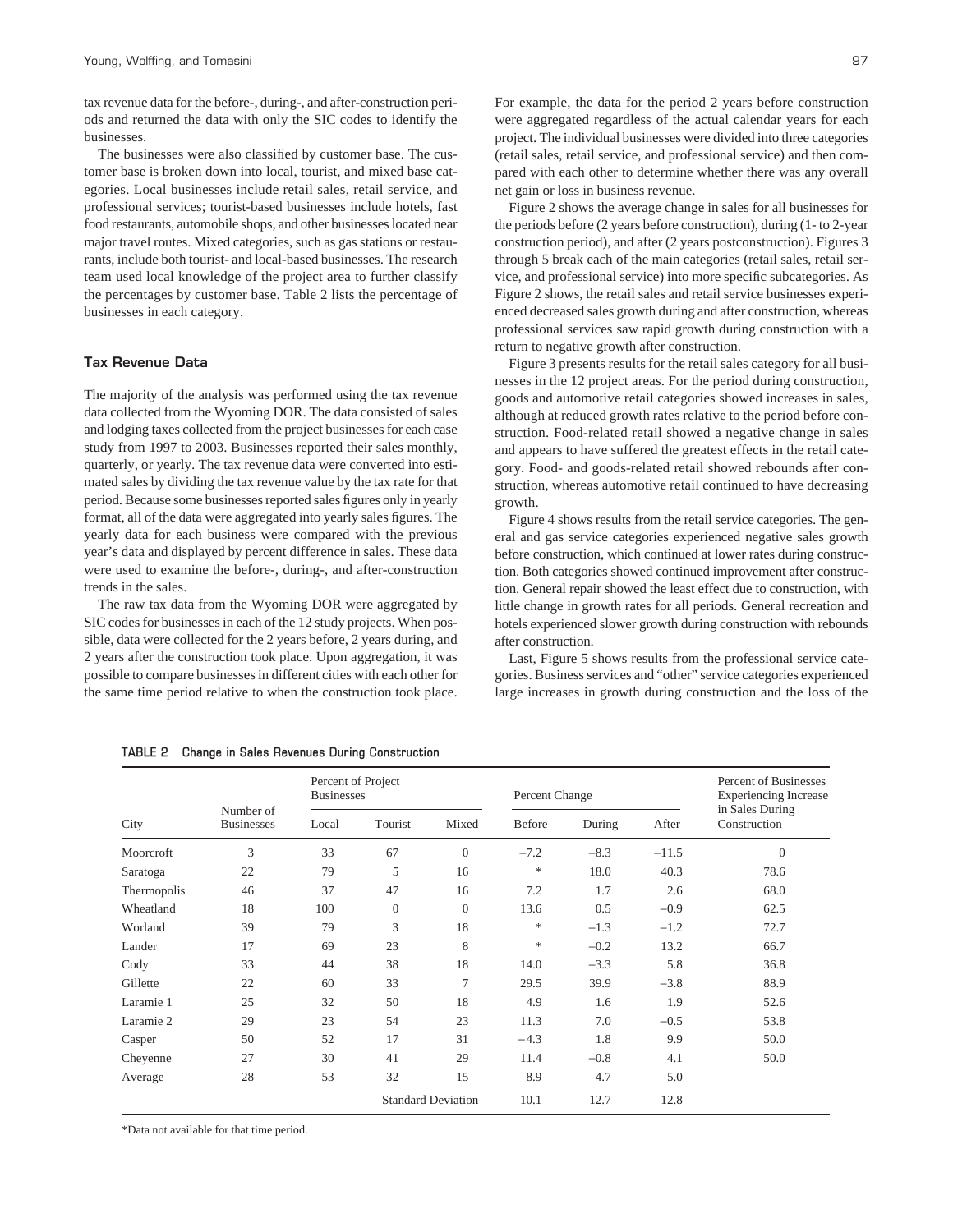

**FIGURE 2 Average change in sales for general business categories.**



**FIGURE 3 Average change in sales for retail sales categories.**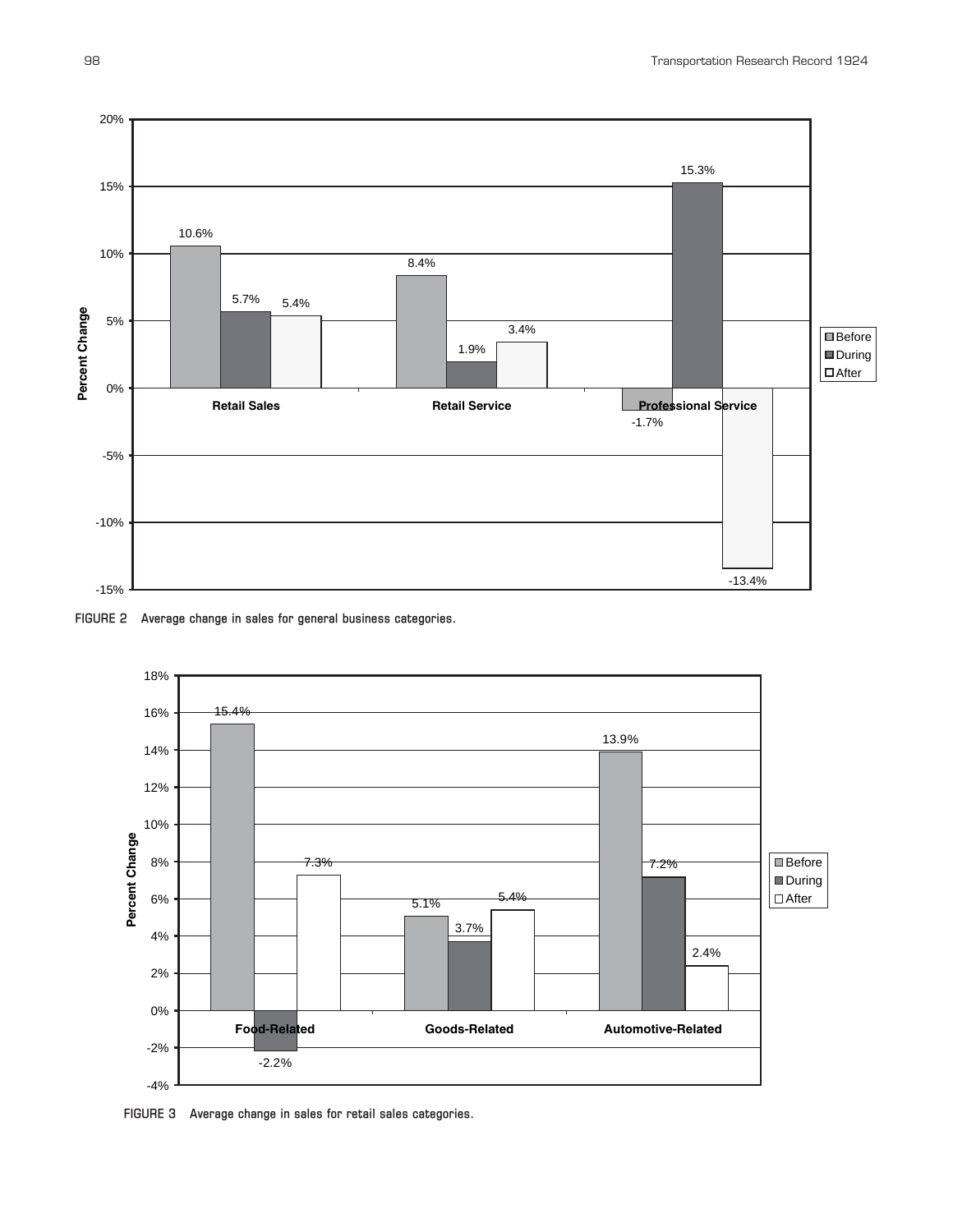





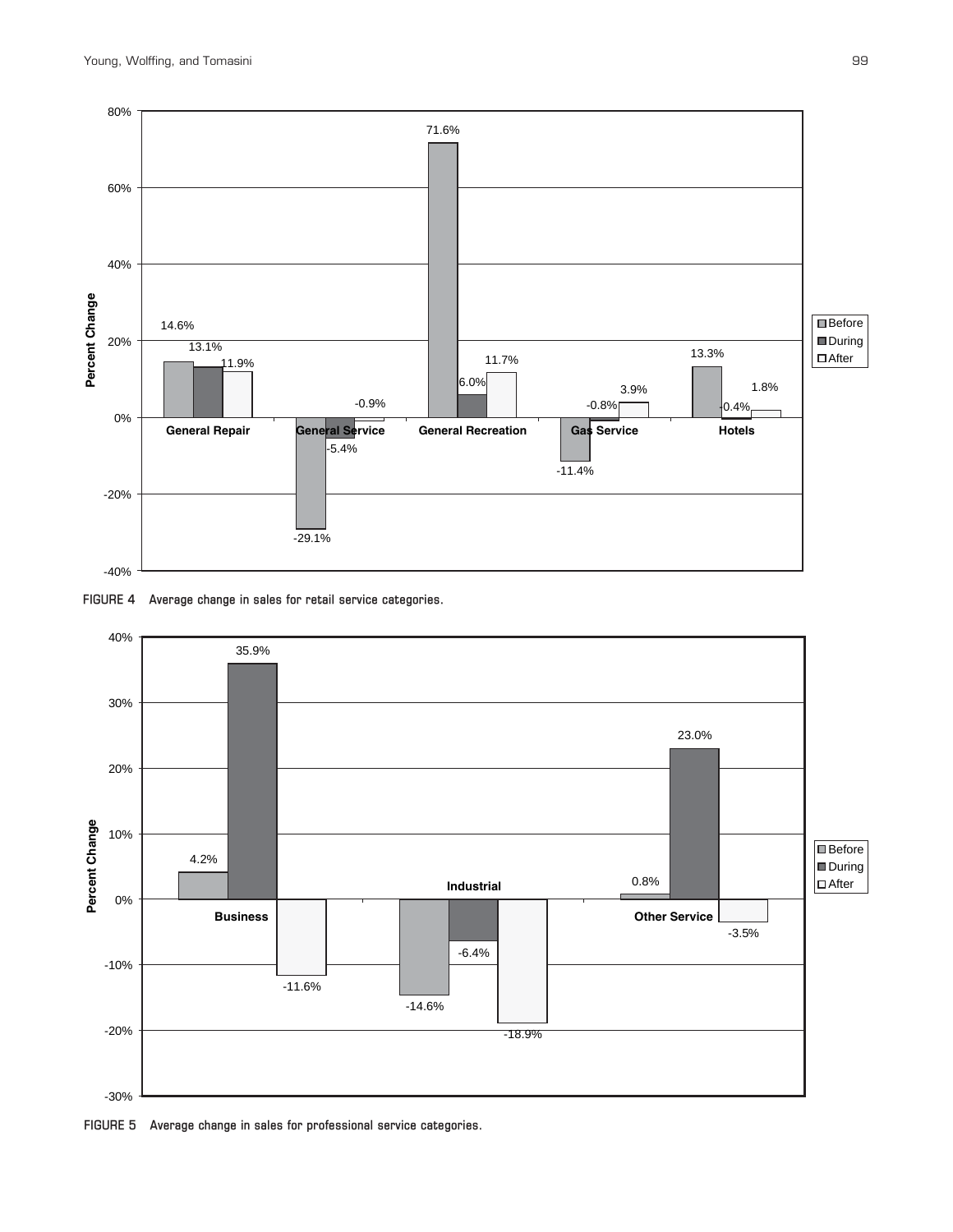increases after construction. Industrial services experienced losses in sales before, during, and after construction with the least negative growth during construction.

In reference to the literature review section, earlier studies found that retail other, retail food, retail auto, and services were most sensitive to construction effects (*4, 5*). This study found that food retail, general service, gas service, and industrial professional service were the business types most affected.

On further analysis of every project in all 12 towns, it was found that the average change for all businesses before, during, and after their respective construction projects were 8.9%, 4.7%, and 5.0% (see Table 2). As shown in Table 2, the standard deviations for these averages are fairly large, reflecting the great variation in the individual project effects. The standard deviations for the retail sales category were 15.1% before, 26.5% during, and 23.8% after. The businesses categorized as retail service had standard deviations of 31.4% before, 21.2% during, and 23.2% after. The professional service category's standard deviations were 10.0% before, 37.3% during, and 34.4% after.

The yearly estimated sales information was also compared with the total county sales of the corresponding county to see whether trends in the project area corresponded with countywide trends. Table 3 shows results of that comparison. The Cody and Casper projects both experienced decreases in project sales, whereas countywide trends indicated positive growth. In these cases, negative sales growth could not be attributed to countywide trends. These projects occurred in larger towns in which the greater decrease in sales during the construction project could be due to the availability of other business districts to the local and traveling public.

Individual businesses in Saratoga, Thermopolis, Lander, Cheyenne, and Laramie experienced the worst decline in revenue during construction. The losses for these individual businesses located in each town were 57.8%, 46.0%, 44.6%, 36.9%, and 35.2%, respectively. As can be seen from Figure 1 and from Table 1, these towns are spread across the entire state and have populations that vary from 1,726 to 53,011. For the Cheyenne and Laramie projects, most of the businesses in the construction zone were in the tourist or mixed categories, whereas Worland's, Thermopolis's, and Saratoga's project businesses were primarily in the local sector. Researchers were unable to find commonality in those projects. Future work will be done on the data obtained from this research work to determine whether any characteristics of these projects and towns made the projects more susceptible to large business impacts.

The Wisconsin survey found that sales levels declined from 2% to 17%, depending on business types (*5*). The Wyoming businesses appeared to experience a smaller impact on average than the Wisconsin study reported. Although some of the Wyoming businesses did suffer loss of sales, on average the businesses had positive growth for the periods before, during, and after construction. As noted in the previous paragraph, there were some notable exceptions to this observation. In the five projects discussed previously the average sales declines were in the range of 35% to 58%, significantly higher than the range experienced in Wisconsin.

Another indicator evaluated by the research team was the percent of businesses experiencing increased sales revenue during and after construction. In many cases the project areas contained a mix of thriving and struggling businesses. A large increase or decrease in the sales of a single business often skewed the aggregated sales revenue numbers. To counter that, the overall health of the business district was analyzed using the percent of businesses with positive growth. For example, in Thermopolis, 68.0% of the businesses experienced an increase in sales during construction; however, after construction only 42% of businesses experienced an increase. On the basis of that indicator, the general strength of the Thermopolis business area declined after the construction was completed. Table 3 shows results of the indicator for all 12 project towns. The majority of businesses in Moorcroft, Cody, Casper, and Cheyenne experienced declining sales growth, using 50% as a cutoff value. Cody, Casper, and Cheyenne are large towns by Wyoming standards. Moorcroft is the smallest town included in the study, indicating that although projects in larger towns may create larger localized negative impacts to businesses, smaller towns are not completely immune from negative impacts. It is important to note that there are only three businesses in Moorcroft, which presents issues associated with a small sample size.

| General Information |            |                    |                      | Project Sales Trends |          |          | <b>County Sales Trends</b> |          |          |
|---------------------|------------|--------------------|----------------------|----------------------|----------|----------|----------------------------|----------|----------|
| Town                | Population | County             | County<br>Population | <b>Before</b>        | During   | After    | Before                     | During   | After    |
| Moorcroft           | 807        | Crook              | 5,887                | N/A                  | Decrease | Decrease | Increase                   | Decrease | Increase |
| Saratoga            | 1,726      | Carbon             | 15,639               | N/A                  | Increase | Increase | Decrease                   | Increase | Increase |
| Thermopolis         | 3,172      | <b>Hot Springs</b> | 4,882                | Increase             | Increase | Decrease | Decrease                   | Increase | Decrease |
| Wheatland           | 3,548      | Platte             | 8,807                | Increase             | Increase | Decrease | Increase                   | Increase | Increase |
| Worland             | 5,250      | Washakie           | 8,289                | N/A                  | Increase | Decrease | Increase                   | Decrease | Decrease |
| Lander              | 6,867      | Fremont            | 35,804               | N/A                  | Increase | Increase | Decrease                   | Increase | Increase |
| Cody                | 8,835      | Park               | 25,786               | Increase             | Decrease | Increase | Increase                   | Increase | Increase |
| Gillette            | 19,646     | Campbell           | 33,698               | Increase             | Increase | Decrease | Increase                   | Decrease | Decrease |
| Laramie 1           | 27,204     | Albany             | 32,014               | Increase             | Increase | Increase | Increase                   | Increase | Increase |
| Laramie 2           | 27,204     | Albany             | 32,014               | Increase             | Increase | Increase | Increase                   | Increase | Increase |
| Casper              | 49,644     | Natrona            | 66,533               | Decrease             | Decrease | Increase | Increase                   | Increase | Increase |
| Chevenne            | 53,011     | Laramie            | 81,607               | Increase             | Decrease | Increase | Increase                   | Decrease | Increase |

#### **TABLE 3 Project Business and County Sales Trends**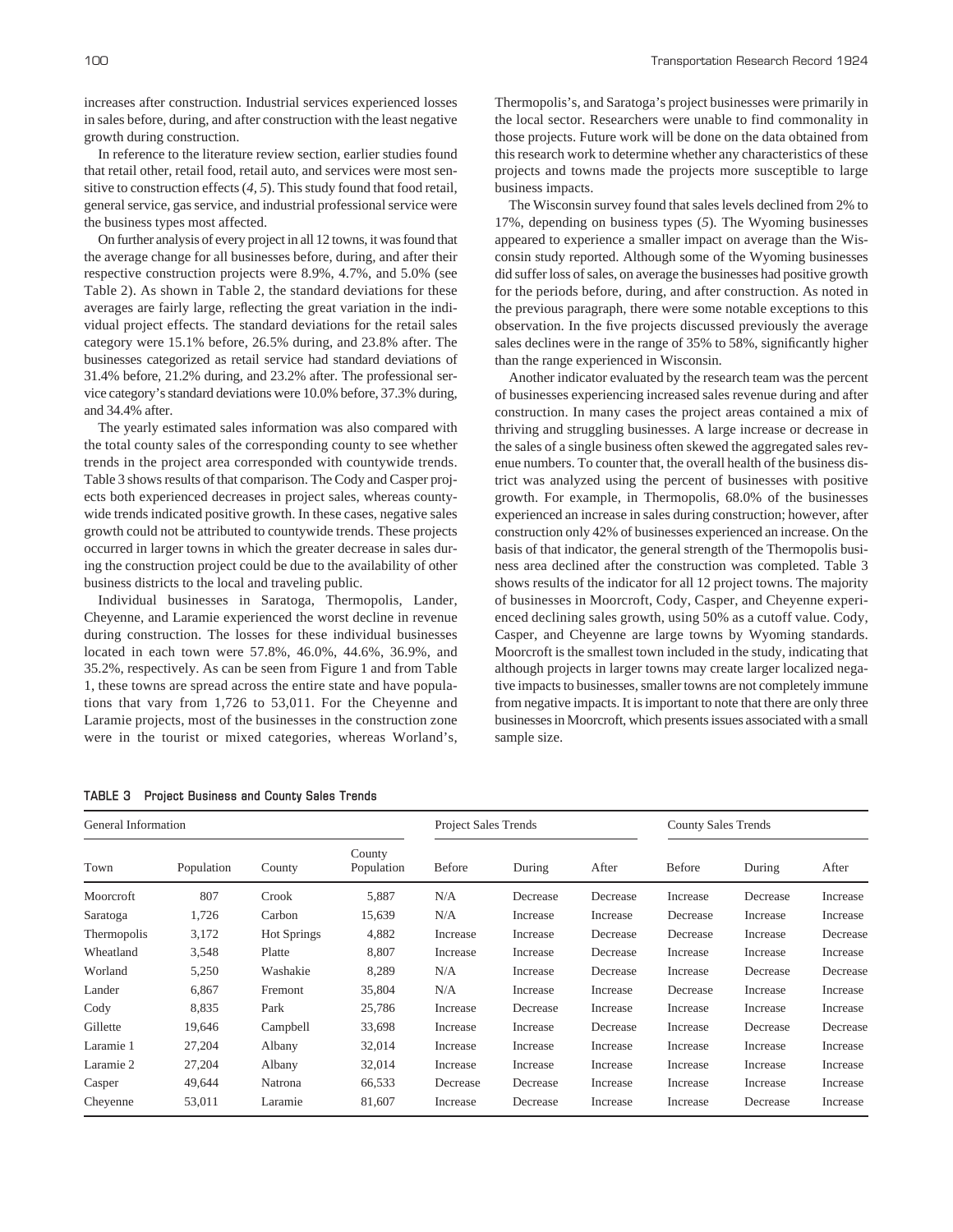## **Business and Engineer Survey Data**

The survey used to query businesses in the construction zones aimed to determine the perceived impacts to businesses both during and after construction. The perceived impact data were then compared with the actual economic impacts as determined from the Wyoming Department of Revenue data. The businesses were assured of strict confidentially; this was accomplished through a survey code. The total response rate was 29.6%, with 98 of 331 surveys returned. Follow-up calls were made to businesses to achieve this response rate. In many cases, the length of time that had elapsed since the completion of the construction made it difficult for businesses to respond.

The business survey was divided into four major parts. The four sections included an evaluation of the project contractor and Wyoming DOT personnel, the impacts on businesses during and after construction, basic information about the business, and information on relocated businesses. The questions were geared toward recognizing the possible economic, customer, and aesthetic impacts that construction could have caused.

An engineer survey was also created and sent to the resident and project engineer for each project. This survey was designed to determine the engineers' perceptions of the construction projects and asked questions similar to the business surveys. The total response rate for the engineer surveys was 100%, with 22 of 22 surveys returned.

In general, a majority of the project businesses perceived that the number of customers per day and sales numbers declined during construction. After construction, many of the project's businesses perceived no change or an increase in the number of customers and sales. Most project businesses felt that the noise level and air pollution increased during construction, whereas they reported no change or a decrease in the noise level and air pollution after construction.

Most of the resident engineers felt that the contractor performed a fair to very good job during construction. In general, the resident and project engineers for each site tended to notice slight to moderate decreases in the number of customers visiting the businesses in the project area during construction and a slight to moderate increase after construction. The majority of resident and project engineers also noticed an increase in the noise and air pollution levels during construction and a decrease afterward. Their opinions on the construction impacts tended to be similar to those of the business surveys returned, although less severe in many cases.

#### **Perceived Versus Actual Impacts**

In examining the perceived construction impacts on sales collected from the business surveys and comparing them with the actual sales impacts collected from the Wyoming DOR, a chi-squared statistical test was performed to determine whether the responses of the two populations were statistically different from each other. The output of the chi-squared test is a *p*-value that corresponds to a confidence level for the statistical difference between the two populations. In some cases, there were not enough data because of small sample sizes to produce a *p*-value for analysis. The chi-squared analysis tested the null hypothesis that the two populations (perceived and actual) were the same. A *p*-value of .10 and a corresponding confidence level of 90% were used as the basis for accepting or rejecting the null hypothesis. If the *p*-value was .10 or less the null hypothesis was rejected and the two populations were determined to be different. In similar terms, if the null hypothesis was rejected, the difference between the actual and the perceived impacts were said to be significant. Table 4 displays the *p*-values found for each comparison.

Of the 12 projects, seven had enough data to produce a *p*-value for the during-construction comparison. The lack of adequate data resulted from too few businesses in the project area or low survey response rates from businesses. Three of the seven projects had *p*-values small enough to be confident that the perceptions of the businesses were statistically different from the actual data. After construction, eight of the 12 projects had enough data to produce a *p*-value. Of those eight projects, three had small enough *p*-values to be confident that the businesses' perceptions were statistically different from the actual impacts (See Table 4).

In the cases in which the *p*-values indicated a statistical difference during and after construction, the businesses' responses were generally pessimistic when compared with the actual impacts, meaning that the survey results indicated larger impacts than those that actually occurred. Saratoga was the only project in which businesses' reported perceptions were more pessimistic about the level of impact for both the during- and after-construction periods. All other projects had no difference between perceived and actual impacts either for both periods or for the during or after period.

In general the comparison between perceived and actual impacts found that for 60% of the projects there was no significant difference between actual and perceived impacts for both the during and after periods. The highest discrepancy between the two was for the during period, in which 42% of the projects had a more pessimistic view of impacts than what actually occurred.

## **TABLE 4 Chi-Squared Analysis for Perceived Versus Actual Impacts**

| Town        | Time Period     | $p$ -Value | Reject or<br>Accept | Statistical<br>Difference? |
|-------------|-----------------|------------|---------------------|----------------------------|
| Saratoga    | During          | .006       | Reject              | Yes                        |
|             | After           | .007       | Reject              | Yes                        |
| Worland     | During          | .200       | Accept              | N <sub>0</sub>             |
|             | After           | .166       | Accept              | N <sub>0</sub>             |
| Moorcroft   | During<br>After | 永<br>*     |                     |                            |
| Lander      | During<br>After | *<br>*     |                     |                            |
| Wheatland   | During<br>After | 永<br>.230  | Accept              | N <sub>0</sub>             |
| Laramie 1   | During          | .115       | Accept              | N <sub>0</sub>             |
|             | After           | .598       | Accept              | N <sub>0</sub>             |
| Cody        | During          | .627       | Accept              | No                         |
|             | After           | .085       | Reject              | Yes                        |
| Thermopolis | During          | .066       | Reject              | Yes                        |
|             | After           | .657       | Accept              | N <sub>0</sub>             |
| Cheyenne    | During<br>After | 水<br>*     |                     |                            |
| Laramie 2   | During          | .144       | Accept              | N <sub>0</sub>             |
|             | After           | .036       | Reject              | Yes                        |
| Gillette    | During<br>After | 水<br>*     |                     |                            |
| Casper      | During          | .098       | Reject              | Yes                        |
|             | After           | .886       | Accept              | No                         |

\*Insufficient data to calculate *p*-value.